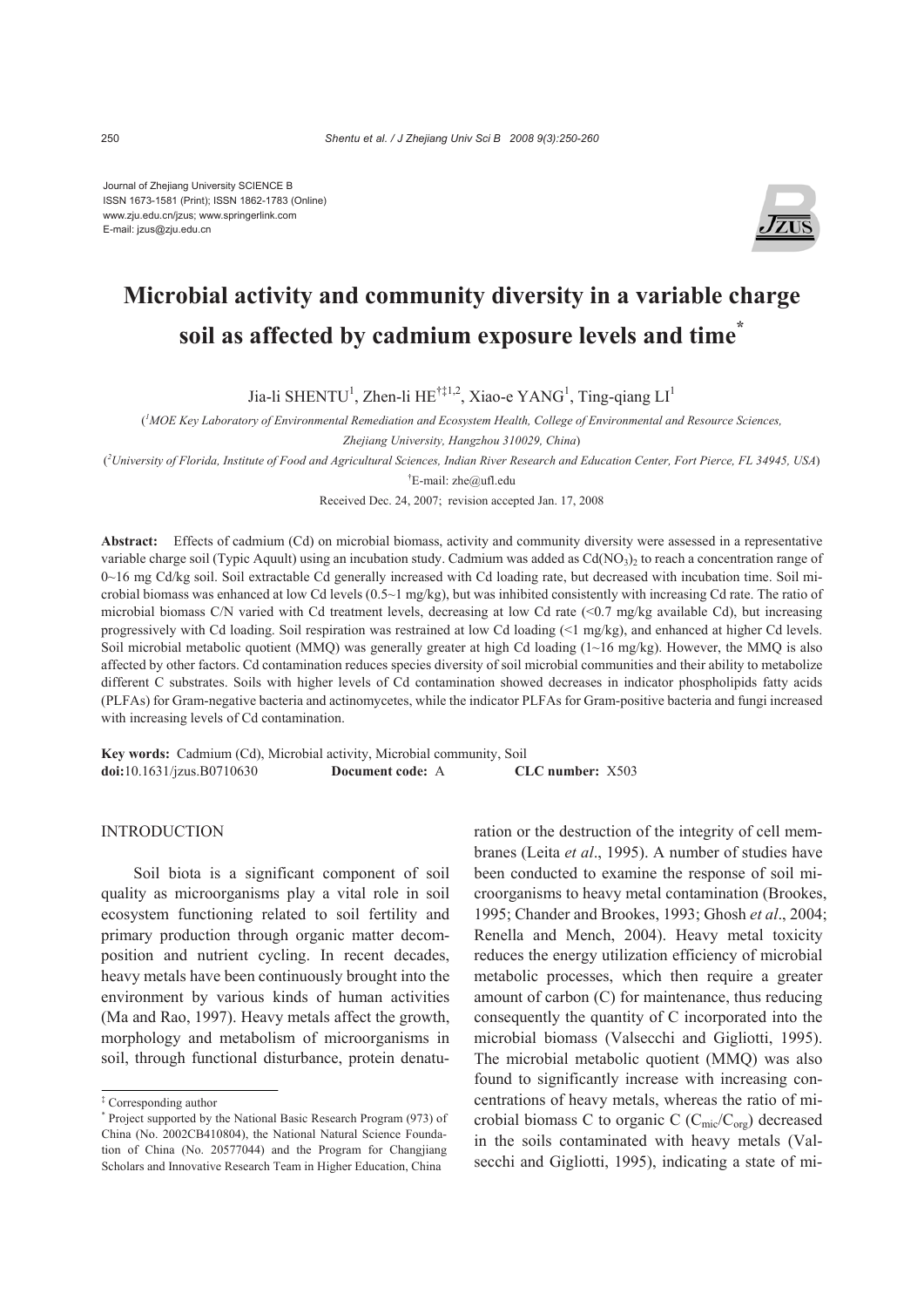crobial stress due to heavy metal toxicity. Chander and Brookes (1993) implied that microbial quotient (MQ) is generally more sensitive to increased heavy metal concentrations than the  $C_{\text{mic}}$  itself. Former studies also indicated that the ratio of biomass C to N (C/N) increased along a gradient of increased heavy metal contamination, suggesting that the fungal component in microbial biomass increases as contamination increases (Dai and Thierry, 2004; Hiroki, 1992). An increase in C/N ratio in microbial biomass following an increase in fungal communities seems to be a specific indicator of soil contamination by heavy metals. However, soil microbial biomass and activities, such as basal respiration, endo- or extracellular enzyme activities, C and N mineralization, show considerable differences associated with their sensitivity to heavy metal toxicity (Giller *et al*., 1998). These differences are based on many factors including methodology, heavy metal inputs and soil environmental factors. Pollution of soils with heavy metals is becoming a serious environmental problem, but limited information is available regarding the heavy metal-induced changes in the microhabitats of soil microorganisms (Ranjard *et al*., 2000).

Heavy metal pollution can cause shifts in the composition of microbial community (Li *et al*., 2006). DNA, phospholipids fatty acid (PLFA), and Biolog analyses are three commonly used analytical procedures for the evaluation of soil biological characteristics, and most of previous studies either used only one of the procedures to study the effects of Cd on microbial community structure (Muhammad *et al*., 2005; Renella and Mench, 2004), or focused on multiple heavy metal pollution (Yang *et al*., 2004). The difference in soil microbiological characteristics measured with only one method may not be reliable since the use of the other methods often leads to different interpretation of relative soil similarities (Widmer *et al*., 2001). In addition, most of previous studies used high Cd concentrations (>20 mg/kg) that were far above those found in soils or the environment (<1 mg/kg). There was minimal information available on the effects of Cd pollution on soil microbial community at low concentration range evaluated by using two or three abovementioned methods.

Compared with the correlation between chemically mobile Cd pools and the content in plants, the relationship between these pools and the responses of soil microflora is still unclear. Soil microbiological activity is generally regarded as an early and sensitive indicator of soil pollution by heavy metals (Brookes, 1995) on the consideration that soil microbes, being habitants and evenly distributed in soil, respond quickly to stressful factors. However, microbiological activity is a complex metabolic process, which cannot be evaluated by measuring a single parameter, and therefore, a set of related properties should be simultaneously determined, and the most sensitive parameter is then selected for application purpose. Most of previous studies used total Cd rather than available content in soil to relate microbial activities. The relationship is often poor or none as metal toxicity depends on its bioavailability. Most of heavy metals are bound to solid phase in soil, with a very small portion being water soluble or bioavailable (van Straalen, 2002).

In this study, the response of soil microbial biomass, activities and community to soil contamination was evaluated by using an incubation study with a relatively low concentration range of Cd. Different methods were used to measure microbial community changes as a result of Cd contamination. Microbial response to loaded Cd was then correlated with extractable Cd in the soil, which changes with incubation time. The objective of this study is to determine the most sensitive and reliable microbial parameters that can be applied to predict Cd contamination in variable charge soils.

## MATERIALS AND METHODS

# **Soil sample collection and preparation**

A representative variable charge soil (Typic Aquult) was collected at  $0\neg 20$  cm depth from Deqing County, Zhejiang Province, southeastern China. Composite samples of the soils were hand-picked to remove large pieces of plant materials, grit, earthworms, etc., then air-dried, ground and passed through a 2-mm sieve prior to use. The basic properties of the soil were: pH 5.12, total organic C 22.3 g/kg, total N 2.76 g/kg, total Cd 0.40 mg/kg, total P 345 mg/kg, cation exchange capacity (CEC) 12.47 cmol/kg, and particle size composition 2~0.02 mm 22.5%, 0.002~0.02 mm 57%, <0.002 mm 20.5%.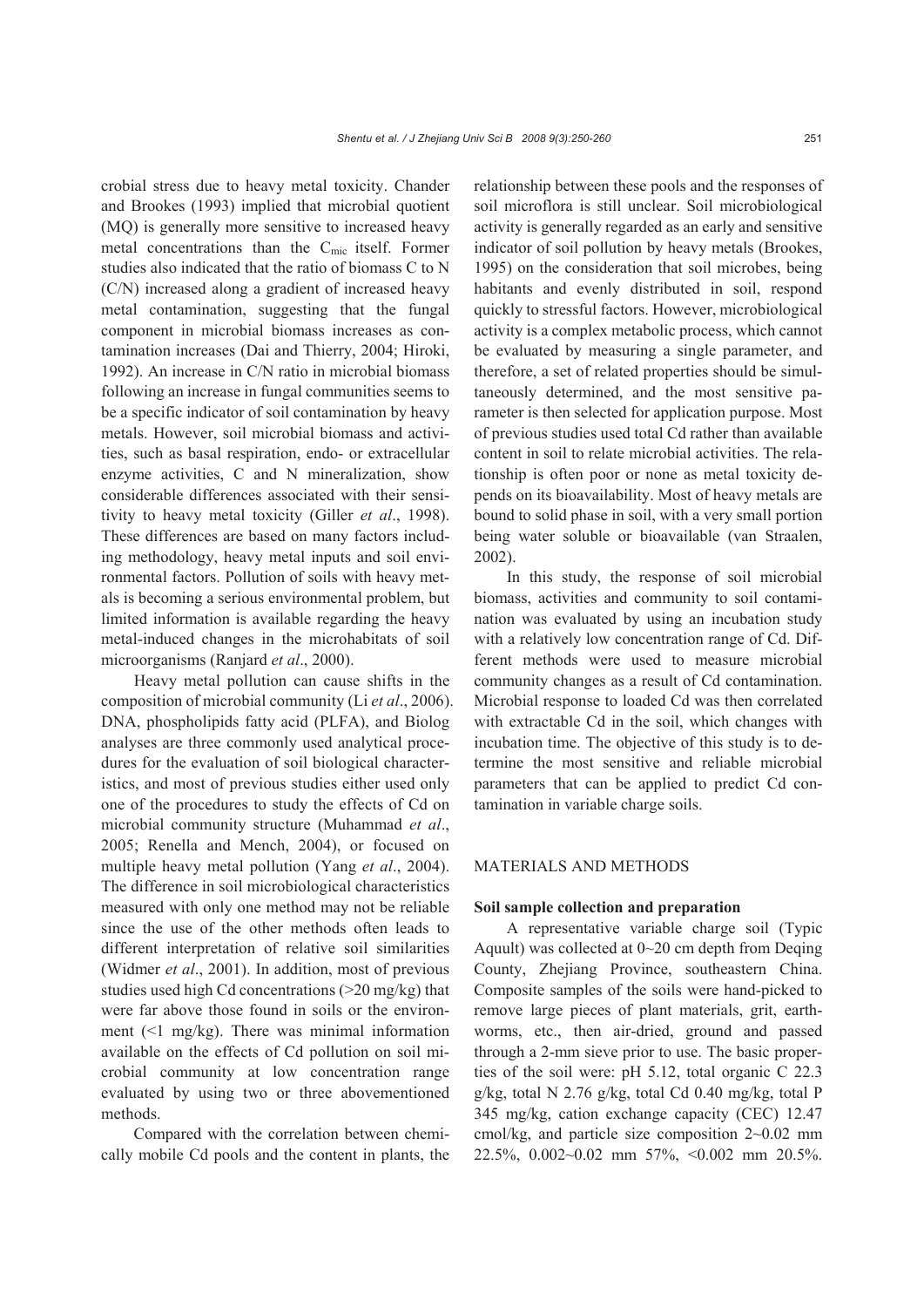Pretreated soil samples (each 1000 g) were placed into a series of 1000-ml plastic beakers. The soil samples were moistened to 40% of water-holding capacity by adding distilled water and pre-incubated for 14 d at 25 °C to stabilize microbial activity. Then, the soil was treated with Cd as  $Cd(NO<sub>3</sub>)<sub>2</sub>$  in an aqueous solution at the rates of 0, 0.5, 1, 2, 4 and 16 mg/kg soil, and more deionized water was added to adjust soil moisture to 70% of its water-holding capacity. NaNO<sub>3</sub> was added to counterpoise  $NO<sub>3</sub>$  in different treatments. Throughout the incubation period, soil moisture was kept constant by adding distilled water at regular intervals. All treatments were carried out in triplicates and the beakers with soil were randomly arranged in an incubator at 25 °C. Subsamples of the soils were taken at the intervals of 15, 30 and 80 d after incubation, and analyzed for available Cd (ammonium acetate extractable),  $C_{\text{mic}}$ , microbial biomass N  $(N_{\text{mic}})$ , basal respiration rate (BRR), MMQ, MQ and microbial community diversity.

#### **Chemical analyses**

Soil available Cd was determined following an ammonium acetate extraction procedure (van Ranst *et al*., 1999). Briefly, fresh soils in portion equivalent to 6 g oven-dry weight was shaken with 30 ml of ammonium acetate solution (pH 7.0) for 2 h (200 r/min) at 25 °C, then the suspension was filtered, and the filtrate was analyzed for Cd concentration using atomic absorption spectroscopy (AA6800, Shimadzu, Japan).

Soil organic C was measured following the Walkley-Black potassium dichromate sulfuric acid oxidation procedure (Nelson and Sommers, 1982). Total Cd in soils was analyzed by digestion with a mixture of concentrated HCl:HNO<sub>3</sub> ( $v/v$ , 4:1) and determining Cd concentration in the digester using inductively coupled plasma-mass spectrometer (ICP-MS, 7500a, Agilent, Germany).

## **Microbial parameters analyses**

# 1. Microbial biomass  $C(C_{\text{mic}})$

The fumigation-extraction (FE) method was used for measuring  $C_{\text{mic}}$  (Wu and Joergensen, 1990). Briefly, subsamples of fresh soil (each 20 g) were weighed into 25-ml beakers, and fumigated for 24 h in a vacuum desiccator containing 50 ml alcohol-free  $chloroform$  (CHCl<sub>3</sub>). Both fumigated and unfumigated soil samples were extracted with 0.5 mol/L  $K_2SO_4$  (soil to solution ratio of 1:2.5) by shaking for 30 min on an end-to-end shaker. The extracts were filtered through a 0.45 µm glass fibre filter and stored at −20 °C prior to analysis. Soluble organic C in the extracts was measured using a Shimadzu TOC-500 analyzer after the samples were defrozen.  $C_{\text{mic}}$  was calculated as the difference in soluble organic C between the fumigated and unfimigated samples using a  $k_{\text{EC}}$  factor of 0.45 to account for the non-extractable  $C_{\text{mic}}$ .

2. Microbial biomass nitrogen  $(N_{\text{mic}})$ 

Nmic was determined by analyzing total N in the  $0.5$  mol/L K<sub>2</sub>SO<sub>4</sub> extracts obtained from the above fumigation-extraction (Brookes *et al*., 1985). Twenty ml  $K_2SO_4$  extract was transferred into digesting tubes, and 5 ml digesting solution (sulfuric acid-mercuric sulfate potassium sulfate solution) was added to each tube. The mixture in the tubes was digested on a hot block at 160 °C for 1 h and then 380 °C for 2.5 h. After cooling, the sample was diluted to 25 ml with ammonia free water (James, 1993) and the concentration of  $NH_4^+$ -N in the digester was determined using a discrete auto-analyzer (Astoria-Pacific Inc., Clackamas, USA). The  $N<sub>mic</sub>$  was calculated using the equation:  $N_{\text{mic}} = (N_f - N_{\text{nf}})/k_{\text{EN}}$ , where  $N_f$  is the total N in fumigated soil,  $N<sub>nf</sub>$  is the total N in non-fumigated soil, and  $k_{EN}$  is 0.54, a factor used to convert total N flush from the fumigation to  $N_{\text{mic}}$ .

3. Basal respiration rate

Basal respiration (BR) was measured by a procedure modified by Öhlingerhy (1995). Briefly, 20 g fresh soil was placed into a 500-ml jar containing a small vessel with 7 ml of 0.1 mol/L NaOH at 25 °C in the dark for 24 h, and the  $CO<sub>2</sub>$  trapped by NaOH was determined by titration with 0.05 mol/L HCl with carbonates being precipitated with  $0.5$  mol/L BaCl<sub>2</sub>. Each sample was measured in triplicate, and all the samples were corrected for  $CO<sub>2</sub>$  content of blanks. Data were expressed as mg  $CO<sub>2</sub>-C/(kg \text{ soil-24 h})$ .

4. Soil microbial community structure measured by Biolog method

Biolog ECO plates were used to determine the substrate utilization pattern of soil microbial communities. Briefly, fresh soil (10 g) was added to 90 ml of distilled water in a 250-ml flask, and the suspension was shaken at 200 r/min for 30 min. Ten-fold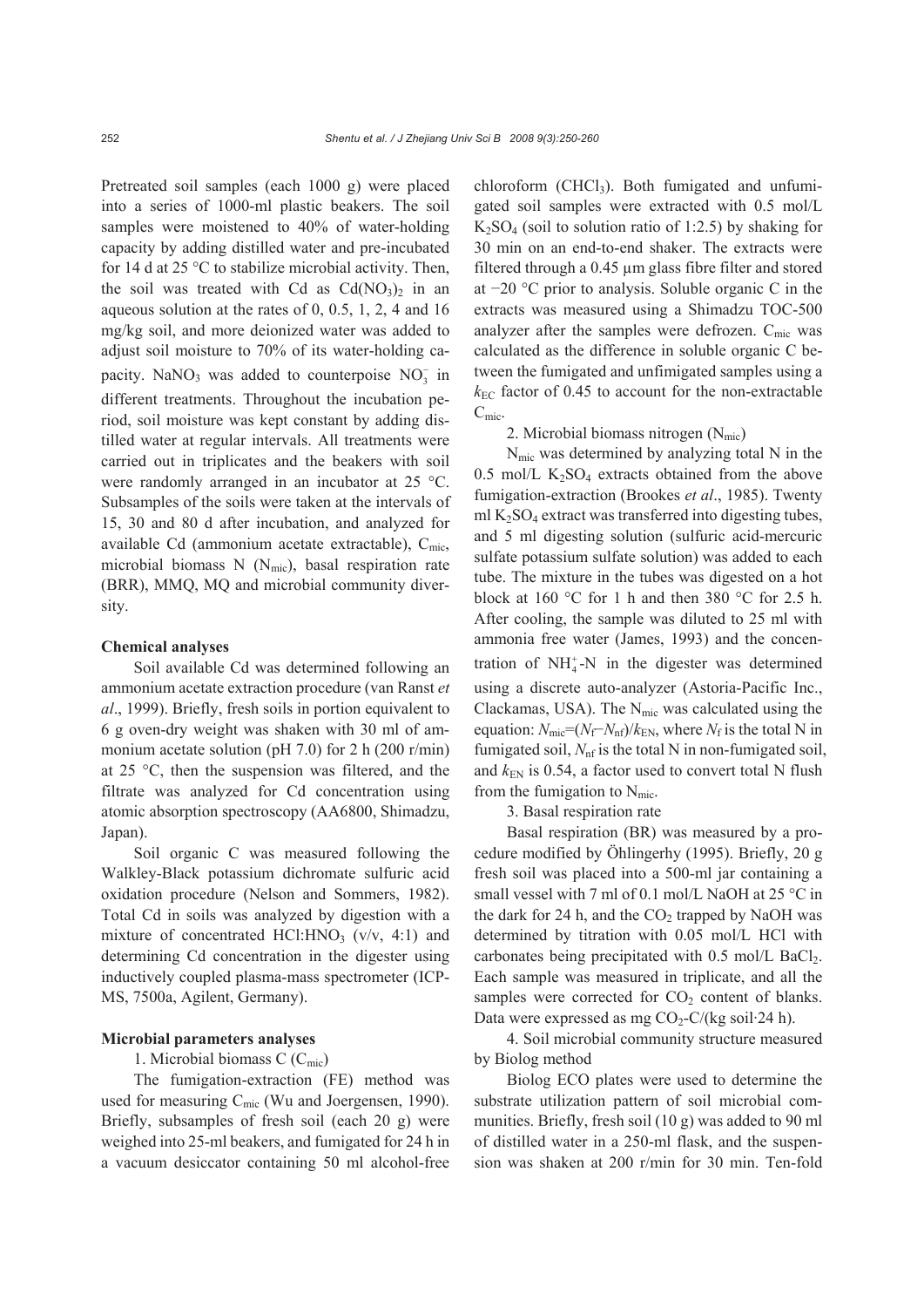serial dilutions were made and 1000-fold dilution was used to inoculate the Biolog ECO plates. Plates were incubated at 25 °C for 7 d, and color development was measured as absorbance using an automated plate reader (VMAX, Molecular Devices, Crawley, UK) at 590 nm and the data were collected using Microlog 4.01 software (Biolog, Hayward, CA, USA).

5. Soil microbial community structure measured by PLFA analysis

The PLFAs of frozen-dried soil samples were extracted with chloroform-methanol-citrate (v:v:v, 1:2:0.8) buffer  $(0.15 \text{ mol/L}, \text{pH } 4.0)$  modified after Frostegård *et al*.(1993a). Pooled supernatant solution samples (two repeated extractions) were split into two phases by adding chloroform and above extracting buffer. The lipid-containing phase was transferred to burned glass tubes, dried under  $N_2$ , dissolved in 600 μl of chloroform, and transferred to a silica gel cartridge (500 mg, 3 ml; Supelco, Bellofonte, PA, USA). Following the elution of neutral lipids and glycolipids with 10 ml chloroform and 10 ml acetone, respectively, phospholipids were eluted with 8 ml methanol and dried under  $N_2$ . Methyl myristate fatty acid (14:0) was added as internal standard, and PLFAs were subsequently derived by mild-alkali methanolysis (Yao *et al*., 2000). The resulting fatty acid methyl esters were then separated and identified by Agilent 6890N gas chromatography (Agilent, Wilmington, DE, USA) fitted with a MIDI Sherlocks Microbial Identification System (Version 4.5, MIDI, Newark, NJ, USA).

## **Statistical analyses**

All soil microbial measurements were triplicated and the data were expressed as mean±*SD*. All the data among the different treatments were subjected to one-way analysis of variance (ANOVA) using the statistical package of SPSS (Version 11.0).

## RESULTS AND DISCUSSION

# **Changes in Cd extractability**

External loading of Cd resulted in a significant increase in ammonium acetate extractable Cd in the soil (Fig.1). There was a close relationship between extractable Cd and total Cd in the soil. The increase in extractable Cd was minimal at low loading rate (<1 mg/kg) probably because of Cd being adsorbed onto soil surface with high binding energy, and became significant with increasing Cd loading rate as Cd adsorption occurred on low-energy sites. For example, at the loading rates of  $\leq$ 1 mg/kg,  $\leq$ 25% of the added Cd was extractable, and the extractability was increased to  $>50\%$  at the highest rate (16 mg/kg) (Fig.1). Ammonium acetate (pH 7) is a neutral solution with a large buffering capacity; In addition to water soluble Cd, it can extract  $Cd^{2+}$  in soil by electrostatic forces and by forming Cd-OAc complexes.



Fig.1 Relationship between soil extractable  $Cd^{2+}$  and **initial Cd loading rate**

However, the extractability of added Cd generally decreased with incubation time. For instance, at the Cd loading rate of 4 mg/kg, ammonium acetate extractable Cd were 64%, 57% and 41% of total added Cd, respectively at the 15th, 30th and 80th days of incubation. The results agreed with previous findings by Rajaie and Karimian (2006) that Cd availability in soil was affected by external Cd loading and time. As time went by, some of the surface adsorbed Cd could diffuse into soil aggregate particles or be occluded by newly formed oxides, thus lose its extractability.

### **Changes in microbial biomass C and N**

In general, soil  $(C_{\text{mic}})$  decreased with incubation time regardless of Cd treatment rate (Fig.2), which was likely caused by the depletion of available C source in the soil. After 15 d of incubation,  $C_{\text{mic}}$  increased at low Cd loading rates (0.5 mg/kg, with extractable Cd of 0.42 mg/kg). Similar results were obtained from plant growth and metabolic activity response to Cd loading of 5×10<sup>−</sup><sup>8</sup> mol/L (Nyitrai *et al.*,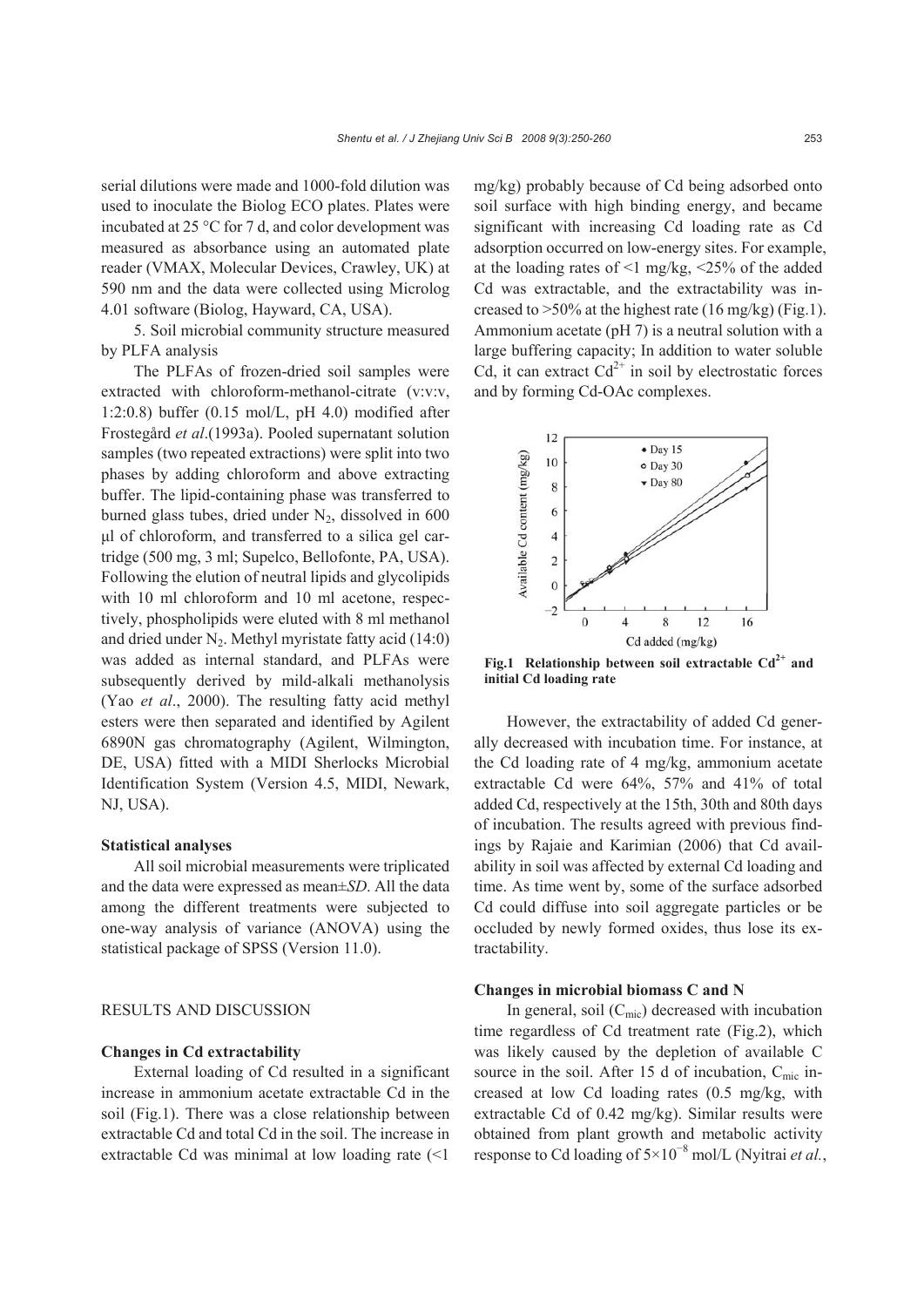2003) by solution culture. This stimulating effect of Cd on soil microbial biomass has not been reported in literature, likely because of high Cd loading rates (>20 mg/kg) being used in previous studies (José *et al.*, 2002; Muhammad *et al*., 2005). The biological response to Cd at low loading rate may be more meaningful as it is closer to field conditions. At higher Cd loading rates (2~16 mg/kg),  $C_{\text{mic}}$  consistently decreased with increasing Cd loading rate or extractable Cd in the soil (Fig.2). At the Cd loading of 16 mg/kg, Cmic decreased by 8.7% and 8.3% of the control, respectively at the 30th and 80th days of incubation.



**Fig.2 Effect of Cd external loading on the dynamics of soil microbial biomass C (Cmic)**  The error bar is the standard error of the means  $(n=4)$ 

As shown previously by Renella and Mench (2004), Cmic was generally lower in Cd contaminated soil than that in normal soil, but the differences were often not significant. They pointed out that microbial physiological adaptation induced by Cd stress relied on cellular mechanisms, which were energydemanding. Cellular mechanisms would increase the maintenance energy and reduce the conversion of substrate into new microbial biomass and other processes. In our experiment, the lowest  $C_{\text{mic}}$  occurred in the most severely polluted soil as measured at the 30th and 80th days of incubation, which was in accordance with previous studies.

Soil  $N_{\text{mic}}$  increased at low Cd loading rates (<1 mg/kg), due to some stimulating effect discussed in the previous section, but decreased consistently with increasing Cd concentration in the soil (Fig.3).  $N_{\text{mic}}$  in the controlled soil at the 15th, 30th and 80th days of incubation time were 56.7, 53.7 and 82.8 mg/kg,

respectively, and the corresponding values at the Cd loading rate of 0.5 mg/kg were 81.7, 135 and 153 mg/kg, respectively. Compared with the control, the Nmic in the treatment of 16 mg/kg decreased by 49.3%, 9.0% and 48.6%, respectively at the 15th, 30th and 80th days of incubation. These results indicate that Cd contamination could significantly affect soil microbial biomass. Similar results were reported by Ghosh *et al*.(2004) for the effect of arsenic contamination on  $N<sub>mic</sub>$ . Microbial biomass synthesis may be less efficient under heavy metal stress and biomass reduction in heavy metal contaminated soils was mainly due to inefficient biomass synthesis.



**Fig.3 Effect of Cd external loading on the dynamics of soil microbial biomass N (Nmic)**  The error bar is the standard error of the means (*n*=4)

The value of MQ decreased generally with increasing available Cd concentration, although the lowest value was not observed at the highest Cd levels (Table 1). The adverse effect of Cd on MQ was greatest at 1~2 mg/kg of extractable soil Cd. Similar trend was reported by Barajas Aceves *et al*.(1999) on Cmic change in Zn polluted soil. Although MQ was decreased by Cd loading, its values were still within the 1%~5% range reported by Lavelle and Spain (2001). The MQ constitutes an "internal standard" and indicates a detrimental influence of Cd on soil microbial biomass. A reduction in this ratio as a result of metal pollution was reported from other studies (Dai and Thierry, 2004; Fliessbach and Reber, 1992). Anderson (1990) attributed the difference in MQ to the quality of the organic matter and to its availability for microorganisms. Cd contamination may cause a lesser incorporation of organic carbon into microbial cells. The decrease in MQ additionally explains the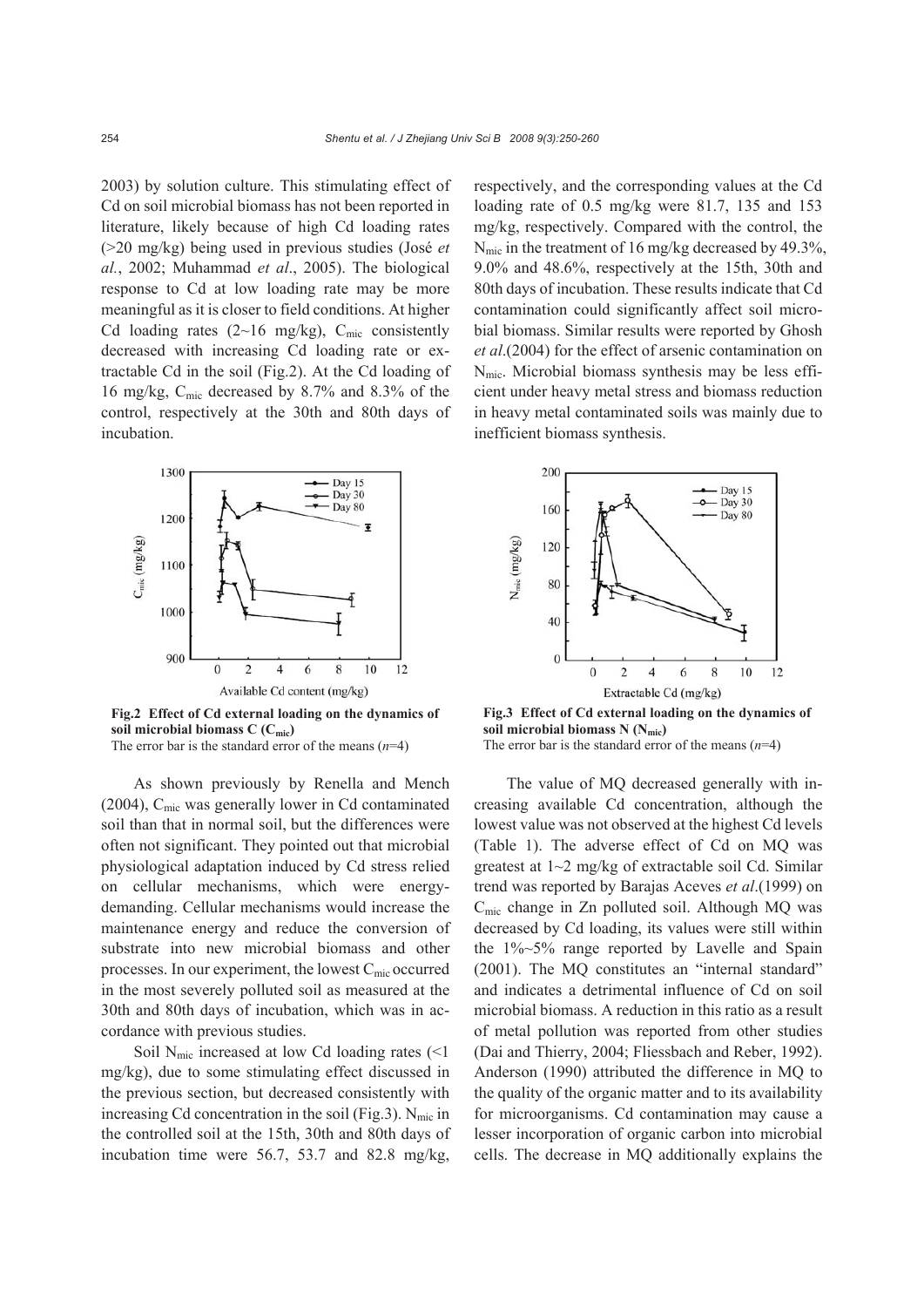reduced substrate utilization efficiency by the microorganisms because more substrate is used for catabolic processes at the expense of anabolic processes, and in the long run, it will lead to the reduction of microbial biomass in the heavy metal-contaminated soils (Ghosh *et al*., 2004).

**Table 1 Effects of Cd on microbial quotient (MQ) and microbial metabolic quotient (MMQ)**

| C <sub>d</sub>                                                  | MQ(%)              |                   |                   | MMQ (%24 h)        |                |                   |  |
|-----------------------------------------------------------------|--------------------|-------------------|-------------------|--------------------|----------------|-------------------|--|
| (mg/kg) Day 15 Day 30 Day 80 Day 15 Day 30 Day 80               |                    |                   |                   |                    |                |                   |  |
| $\Omega$                                                        | $4.71^{\rm a}$     | $3.78^{a}$        | $3.65^{ab}$       | 2.11 <sup>a</sup>  | $2.15^{\circ}$ | $2.01^a$          |  |
| 0.5                                                             | $4.21^{bc}$        | $3.57^{ab}$       | $3.53^{bc}$       | 2.08 <sup>b</sup>  | $1.95^{ab}$    | $1.71^{\circ}$    |  |
| 1                                                               | 3.98 <sup>cd</sup> | 3.76 <sup>a</sup> | $3.57^{\circ}$    | $1.75^{\rm d}$     | $1.54^d$       | 1.49 <sup>d</sup> |  |
| $\mathfrak{D}$                                                  | 373 <sup>d</sup>   | $3.65^{ab}$       | $3.49^{bc}$       | 1.96 <sup>c</sup>  | $170^{\circ}$  | $1.42^d$          |  |
| 4                                                               | $4.31^{\circ}$     | $3.56^{b}$        | 3.33 <sup>a</sup> | 2.09 <sup>ab</sup> | $1.85^{bc}$    | $1.70^{\circ}$    |  |
| 16                                                              | $4.49^{ab}$        | $3.51^{ab}$       | $3.45^\circ$      | $2.10^{ab}$        | $1.91^{b}$     | $1.82^{b}$        |  |
| The different superscripts in the same column indicate the sig- |                    |                   |                   |                    |                |                   |  |

nificant difference at 5% lever according to LSD test

In order to better evaluate the impact of Cd on soil microbes, the C/N ratio of soil microbial biomass was calculated (Fig.4). According to Wardle (1992), a high microbial biomass C/N ratio may indicate stressful conditions. As shown in Fig.4, the ratio of microbial biomass C/N varied with the levels of Cd contamination. The ratio decreased in the slightly contaminated soils (0~0.7 mg/kg available Cd), and increased progressively in the highly contaminated soils. For instance, at the 80th day of incubation, this ratio was around 7 in the slightly contaminated soils (Cd loading rate  $\leq$ 2 mg/kg), but increased to 23 in the highly contaminated soil (16 mg/kg). According to previous investigations, fungi appear to be more tolerant to heavy metals than bacteria and actinomycetes (Hiroki, 1992). Paul and Clear (1996) indicated that bacteria had a C/N ratio as low as 3.5, and the ratio was 10 to 15 for fungi. These results suggested that increased microbial biomass C/N ratio is caused by increased fungal to microbial biomass ratio. Our results also suggested that soil microbial biomass varied with the Cd gradient with dominance of fungi in highly polluted soils and bacteria in the slightly contaminated soils, as bacteria are more sensitive to Cd than fungi. Fungi have high tolerance to heavy metals, and the reduction of bacteria and actinomycetes would lead to the weakening of their antagonistic action to fungi.



**Fig.4 Effect of Cd external loading on the dynamics of soil microbial biomass C/N ratio**  The error bar is the standard error of the means (*n*=4)

The variation in the C/N ratio was not directly related to soil incubation time, suggesting the occurrence of succession in the microbial community according to their greater or smaller specificity for the decomposition of different organic matter forms (Fernandes *et al*., 2005).

## **Changes in microbial activity**

Soil respiration was restrained at low Cd loading rates (<1 mg/kg), with the lowest respiration occurring at the Cd rate of 1 mg/kg at the 15th day of incubation, but was enhanced at higher Cd loading rates (>1 mg/kg). Our findings agreed with the results of Landi *et al*.(2000). As a whole, the variation in respiration in Cd contaminated soils was small. In addition, soil respiration decreased over time irrespective of treatments (Fig.5).



**Fig.5 Soil basal respiration in relation to Cd external loading rate** 

The error bar is the standard error of the means  $(n=4)$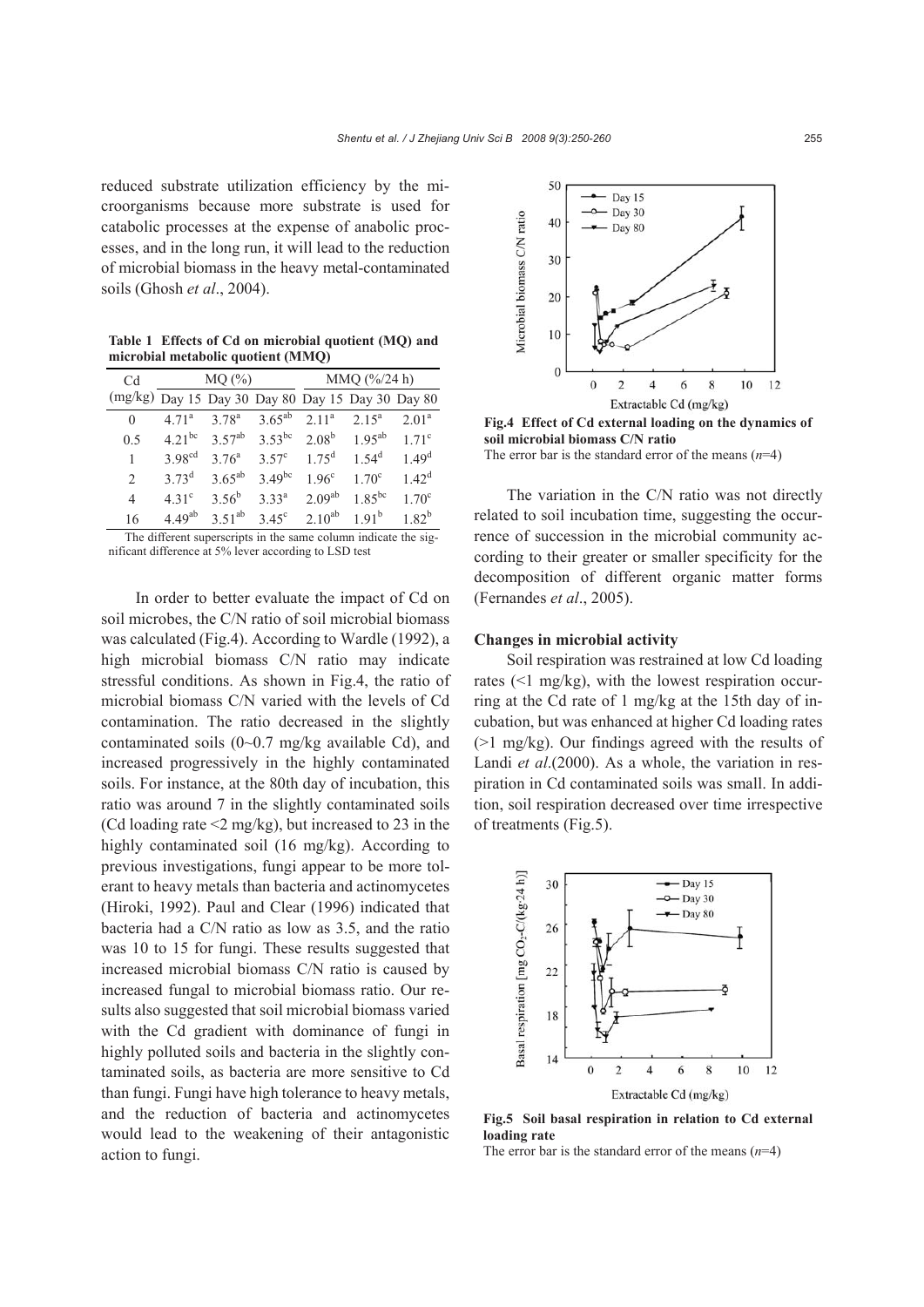Cd may reduce substrate availability for respiration by forming complexes with the substrate or by killing microorganisms. Heavy metals like Cd can produce a shift from a prokaryote toward a eukaryote dominated population and it is well known that growth and reproductive rate of eukaryotes are lower than those of prokaryotes, and eukaryotes have more C used for biosynthesis. Increasing concentrations of heavy metals often increases soil basal respiration. This means that heavy metal toxicity reduces the energy utilization efficiency of microbial metabolic processes, which then require greater amounts of C for maintenance, thus reducing the quantity of C incorporated into the microbial biomass (Valsecchi and Gigliotti, 1995). In addition, higher respiration rates in the Cd contaminated soils may be also due to the mineralization of killed microbial cells by surviving microorganisms.

Soil is a complicated system, and has a buffering capacity for the external input of pollutants. Various processes, directly or indirectly involved in soil respiration, can be affected by heavy metals. Therefore, the response of soil respiration to Cd contamination could be complicated.

The MMQ indicates how efficiently the microbial biomass is utilizing available C for biosynthesis, and has been suggested as a physiological characteristic of the microbial communities that is sensitive to environmental change (Anderson, 1994). In this study, a decrease in MMQ was observed in most of the Cd-loaded soils, especially at low levels, and this trend was maintained until the end of the incubation experiment (Table 1). In the soil with 0.7~0.9 mg/kg available Cd, the MMQ declined by 28.4% and 29.4%, respectively compared to the control at the 30th and 80th days of incubation. Furthermore, the high levels of Cd treatment resulted in a higher MMQ value, but the changes in MMQ were not specific to Cd stress, and therefore, it cannot be used as sole criterion for assessing the risk of heavy metal contamination.

The MMQ has been considered as a good index of heavy metal-induced stress in soil because high MMQ values were found in heavy metal contaminated soils (Ghosh *et al*., 2004; Renella and Mench, 2004; Fernandes *et al*., 2005). However, our study show that the MMQ was lower in slightly contaminated soils than the control. A decrease in MMQ, especially in Cd-polluted soils, was observed under both laboratory and field conditions (Palmborg and Nordgren, 1996). These results suggested that Cd pollution causes the changes in microbial communities and the newly developed microbes utilize different substrates from the original ones (Insam and Hutchinson, 1996).

We also found that the high levels of external Cd loading had higher MMQ values than the low Cd treatments. The increased MMQ was likely attributed to increased organic C metabolized for the maintenance of soil microorganisms, followed by a lower incorporation of organic C into the microbial biomass (Landi *et al*., 2000). These results indicate that faster respiration, reduced efficiency of substrate incorporation into new soil microbial biomass and increased microbial turnover may occur in Cd contaminated soils. However, microbial activities are influenced by many factors. Heavy metal loading can kill those sensitive microorganisms, thus causing a flush of decomposition of dead microbial cells by the surviving microorganisms (Giller *et al*., 1998) and subsequently increased MMQ.

## **Changes in microbial community diversity**

The rate of color intensity on the Biolog plates over time was determined by calculating the average well color development (AWCD) on each plate at each reading time, the effect of Cd loading on the activity of soil microbial communities was reflected by decreased AWCD with increasing Cd loading rate, but the differences in AWCD between Cd treatments were not significant up to 120 h of incubation (Fig.6). It was manifested that Cd had detrimental effects on the substrate versatility of the soil bacterial community. Similar results were obtained by Wang *et al.*(2004), who examined the ability of a soil microbial community to metabolize 31 C substrates using Biolog ECO plates amended with Cd over a range of concentrations, and found that the substrate utilization rates were reduced by Cd toxicity. Cd affects bacterial species diversity by causing cell death and inhibiting the growth of Cd-sensitive bacteria. Biolog profiles for different treatments were compared using principal component analysis (PCA). The results indicate that the patterns of potential C utilization and microbial communities were changed in the Cd treated soils after 80 d of incubation, as evidenced by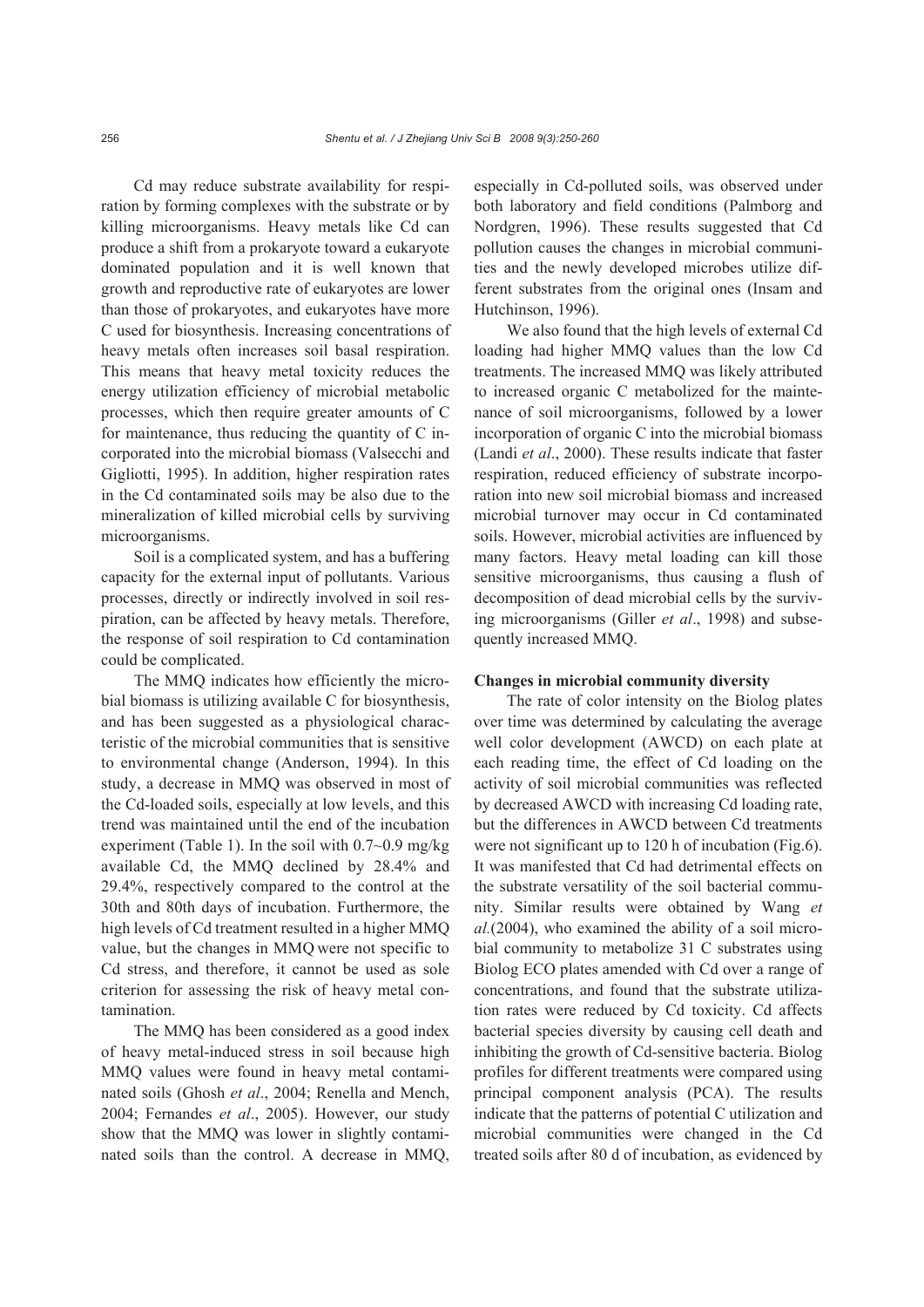the scores of the principal component 1 (PC1) relative to Cd loading rates (Figs.6~8).



**Fig.6 Effect of Cd external loading on the functional activity of soil microbial communities as indicated by average well color development (AWCD) at 590 nm**  The error bar is the standard error of the means  $(n=3)$ 

The microbial community in Cd treated soil generally has less ability for C substrate utilization, and might have developed tolerance to Cd during the short term of incubation. In many studies, the tolerance of microbial communities has been considered to be developed under heavy metal exposure (Kelly *et al*., 1999; Rasmussen and Sørensen, 2001). The PCA showed a change in C substrate utilization patterns in high Cd concentration treatments (Fig.7), suggesting that the active members of the microbial community under Cd stress were different from those in the control soil (without external Cd loading). However, no significant changes in microbial community structure occurred in heavy metal contaminated soils as reported by Yang *et al*.(2004). The major reason they provided was the strong binding between heavy metal and soil components, which decreased the bioavailability and toxicity of the added heavy metals. It is likely that the effects of heavy metals on microbial community structures are closely related to the type and chemical form of metals and the physical-chemical properties of soils.

An advantage of using the Biolog system is that Cd bioavailability can be determined precisely (Wang *et al*., 2004). This approach provides a sensitive and rapid measurement of functional diversity of soil bacterial communities. However, the culture-based approach used here also has limitations: (1) It is culture dependent, and reproducible results can be obtained only if replicates contain identical community profiles and are of similar inoculation density; (2) Changes in the microbial community can occur during the incubation; (3) The contribution of fungi is not measured because of their slow growth. Despite the shortcomings of the technique, it can still provide some useful information on the functional diversity of microbial communities, though this method could not evaluate whole microbial functional diversity.



**Fig.7 Effects of Cd loading on the pattern of substrate utilization by soil microbial communities after 120 h of incubation** 

Principal component 1 (PC1) and Principal component 2 (PC2) accounted for 28.0% and 23.4% of the total variance in the data, respectively

The quantitative description of microbial diversity in soils has become a topic of profound interest. Most soil microorganisms cannot be characterized by conventional cultivation techniques. According to the assessments by Amann *et al*.(1995), about 80%~99% of species of microorganisms have not yet been cultured. To overcome the problem of selective culture, the examination of microbial populations using ribosomal RNA and PLFA analyses has been suggested (Findlay, 1996). Overall, PLFA analysis is better suitable for studies of viable organisms and provides a more reliable basis for inferences about community composition. Cellular lipids, both in membranes and storage molecules, reflect the physiological status of the organisms. Many lipids are associated with taxonomic or functional groups of microorganisms and can provide insight into the types of organisms present in an environmental sample.

i15:0 and a15:0 are indicators of Gram-positive bacteria (Frostegård *et al*., 1993b; Konopka *et al*., 1999), which have positive correlation with PC1, with the correlation coefficients (*r*) of 0.582 and 0.576,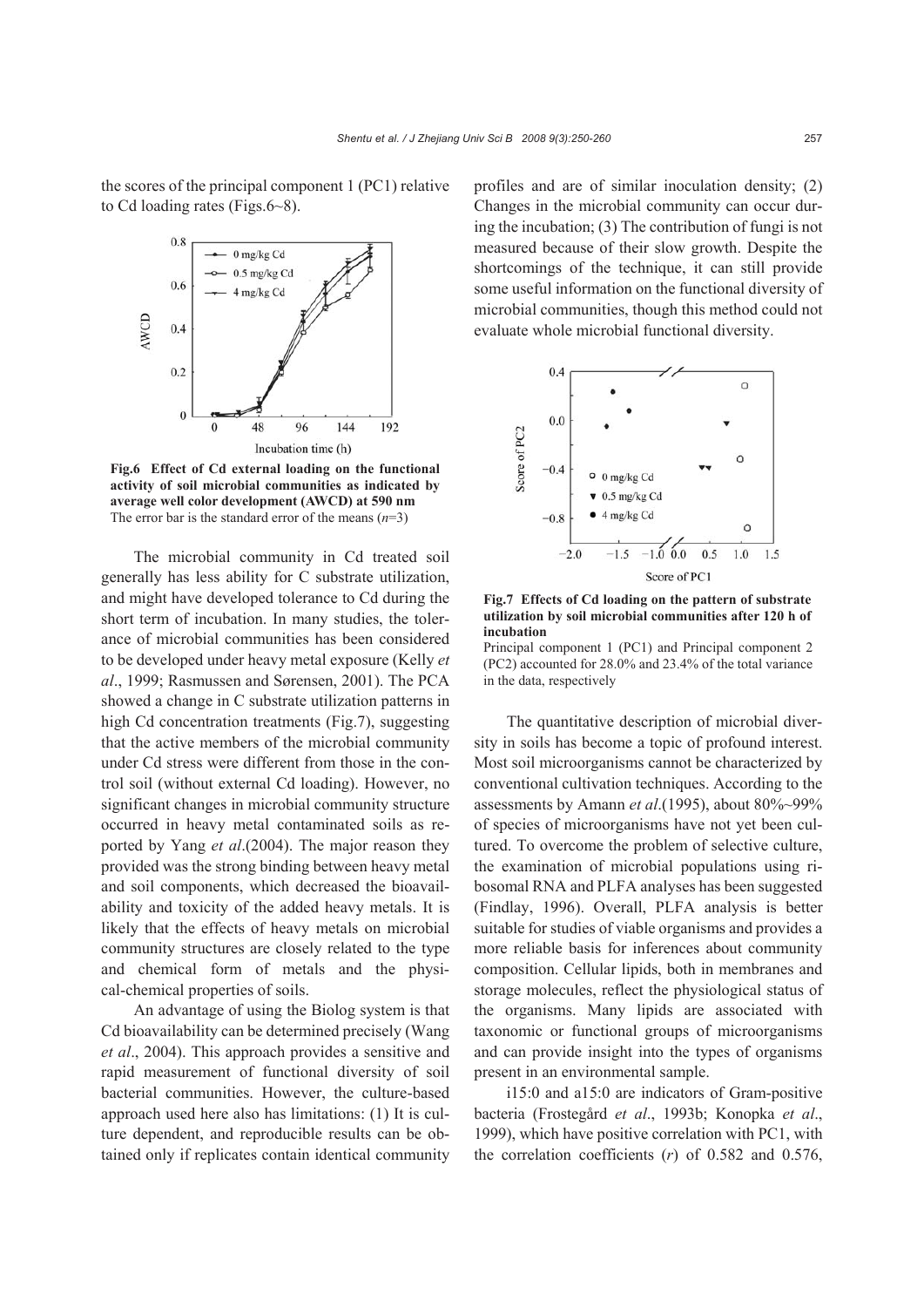respectively. Their relative contents were higher in the Cd treated samples than the control. The relative content of cy17:0, an indicator of Gram-negative bacteria (Zogg *et al.*, 1997), decreased with increasing Cd loading, with a correlation coefficient (*r*) of −0.862 between the relative content of cy17:0 and PC1 (Table 2 and Fig.8). Soils with high Cd loading



**Fig.8 Principal component analysis of phospholipid fatty acid (PLFA) profiles in soils treated with different levels of Cd** 

PC1 and PC2 accounted for 84.9% and 4.63% of the total variance in the data, respectively

**Table 2 Phospholipid fatty acid contents in soils treated with different levels of Cd**

| <b>PLFAs</b>      | PLFA composition $(\%)$ |                  |                  |  |  |  |
|-------------------|-------------------------|------------------|------------------|--|--|--|
|                   | $0$ mg/kg Cd            | $0.5$ mg/kg Cd   | 4 mg/kg Cd       |  |  |  |
| 14:0              | $15.17\pm0.12$          | $15.85\pm0.18$   | 20.66±0.15       |  |  |  |
| 114:0             | $\theta$                | $0.55 \pm 0.05$  | $0.77 \pm 0.02$  |  |  |  |
| i15:0             | $4.79 \pm 0.02$         | $4.90 \pm 0.03$  | $4.88 \pm 0.05$  |  |  |  |
| a15:0             | $3.02 \pm 0.01$         | $3.16 \pm 0.01$  | $3.15 \pm 0.04$  |  |  |  |
| i14:0 3OH         | $\theta$                | $0.62 \pm 0.01$  | $0.56 \pm 0.04$  |  |  |  |
| 116:0             | $5.41 \pm 0.06$         | $4.90 \pm 0.06$  | $4.56 \pm 0.11$  |  |  |  |
| a16:0             | $\theta$                | $0.61 \pm 0.01$  | $0.86 \pm 0.01$  |  |  |  |
| 16:0              | $18.67 \pm 0.07$        | $17.46 \pm 0.11$ | $15.51 \pm 0.07$ |  |  |  |
| i15:0 3OH         | $0.67 \pm 0.10$         | $0.73 \pm 0.03$  | $0.91 \pm 0.04$  |  |  |  |
| 16:0 10Me         | $3.29 \pm 0.04$         | $3.13 \pm 0.04$  | $2.84 \pm 0.04$  |  |  |  |
| 17:0 10Me         | $1.31 \pm 0.04$         | $1.14\pm0.06$    | $1.01 \pm 0.04$  |  |  |  |
| 18:0 10Me         | $3.87 \pm 0.06$         | $3.61 \pm 0.07$  | $3.16\pm0.10$    |  |  |  |
| i17:0             | $4.64 \pm 0.08$         | $4.39 \pm 0.06$  | $3.72 \pm 0.05$  |  |  |  |
| a17:0             | $2.99 \pm 0.07$         | $2.75 \pm 0.04$  | $3.04 \pm 0.02$  |  |  |  |
| cy17:0            | $1.54 \pm 0.01$         | $1.51 \pm 0.04$  | $1.40\pm0.06$    |  |  |  |
| 17:0              | $1.75 \pm 0.01$         | $1.79 \pm 0.00$  | $1.29 \pm 0.04$  |  |  |  |
| 16:1 2OH          | $3.04 \pm 0.08$         | $2.75 \pm 0.08$  | $2.01 \pm 0.08$  |  |  |  |
| 18:306c           | $4.93 \pm 0.09$         | $5.36 \pm 0.08$  | $5.48 \pm 0.06$  |  |  |  |
| 18:0              | $16.59 \pm 0.15$        | $15.38 \pm 0.05$ | 15.55±0.04       |  |  |  |
| $cy19:0\omega$ 8c | $6.97 \pm 0.25$         | $6.77 \pm 0.11$  | $4.71 \pm 0.07$  |  |  |  |
| 20:0              | $1.35 \pm 0.04$         | $1.65 \pm 0.07$  | $1.38 \pm 0.05$  |  |  |  |
| <b>Total PLFA</b> | 100                     | 98.71            | 97.45            |  |  |  |

tended to have lower levels of indicator fatty acids for Gram-positive bacteria than the low Cd-treated soil, and thus Gram-negative bacteria appeared to be more sensitive to Cd pollution. These results are comparable with previous findings by John *et al*.(2003).

i15:0, a15:0, i17:0 and 17:0 are ubiquitous fatty acids in bacteria, and the total percents of the four fatty acids were 14.2%, 13.9% and 13.0%, respectively in the 0 mg/kg, 0.5 mg/kg, 4 mg/kg Cd-treated soils (Table 2), whereas the relative content of 18:3ω6c, an indicator of fungi, increased with increasing Cd level, indicating that soil microbial community structure changes towards more fungi and less bacteria under Cd stress. This finding supported the previous suggestion that fungi were more resistant to heavy metals than bacteria (Bååth *et al*., 2005; John *et al*., 2003; Kelly *et al*., 1999).

16:0 10Me, 17:0 10Me and 18:0 10Me are considered the indicators of actinomycetes (Frostegård *et al*., 1993b). The total percents of these three fatty acids were 8.47%, 7.88% and 7.01%, respectively in the 0, 0.5 and 4 mg/kg Cd-treated soils (Table 2). The decrease in indicator fatty acids for nocardioform actinomycetes demonstrated that actinomycetes were less resistant to heavy metals than fungi. This result agreed with the previous observation in Pb and Zn contaminated soils (John *et al.*, 2003; Konopka *et al.*, 1999).

PCA of the PLFA profiles obtained from the soils at the 80th days of incubation indicated that there were differences in PLFA profiles among the soils with different Cd loading rates (Fig.8). External loading of Cd resulted in shifts in the structure of soil microbial communities as evidenced by the separation of sites on the PCA graphs (Fig.8). Soil samples on PC1 were related to Cd level in the soils. Soils with the highest Cd loading had a trend towards higher scores on PC1 in the PCA (Fig.9). The scores on PC1 were well correlated  $(R^2=0.987)$  with the levels of Cd loading in these soils (Fig.9), showing that heavy metal level was the most important factor determining the microbial community structure, as the first component in the PC plots explained majority of the variation in the PLFA data. Similar changes resulting from other metal pollution in different soils have been previously reported by Bååth *et al*.(2005) and Ekelund *et al*.(2003).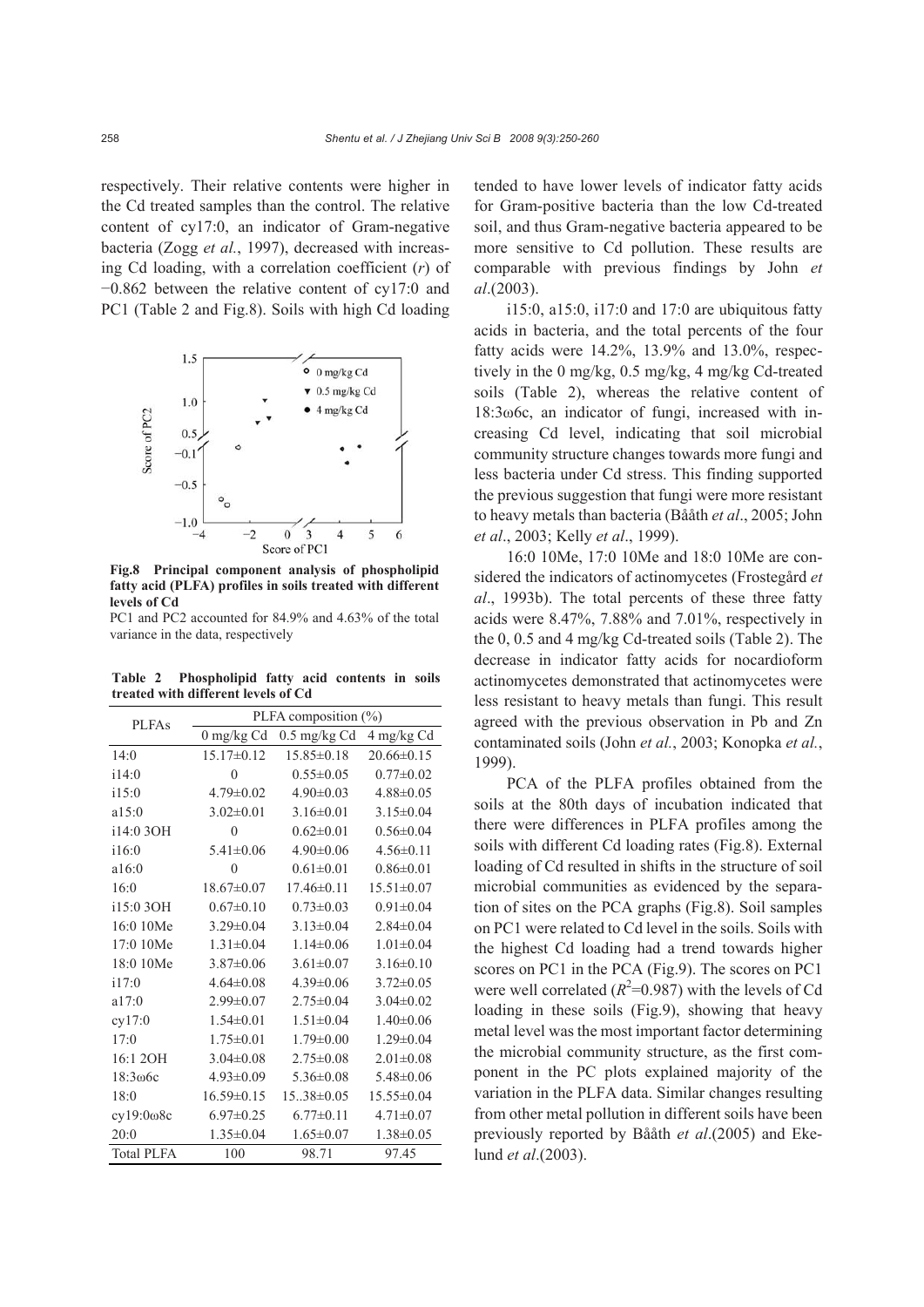

**Fig.9 Correlation between Cd concentrations and scores for PC1 in Cd-treated soils**  $(R^2=0.987)$ 

### **References**

- Amann, R., Ludwig, W., Schleifer, K.H., 1995. Phylogenetic identification and in situ detection of individual microbial cells without cultivation. *Microbiol. Rev.*, **59**(11): 143-149.
- Anderson, T.H., 1990. Application of eco-physiological quociente ( $qCO<sub>2</sub>$  and Dq) on microbial biomasses from soils of different cropping histories. *Soil Biol. Biochem.*, **22**(2):251-255. [doi:10.1016/0038-0717(90)90094-G]
- Anderson, T.H., 1994. Physiological Analysis of Microbial Communities in Soil: Applications and Limitations. *In*: Ritz, K., Dighton, J., Giller, K.E. (Eds.), Beyond the Biomass: Compositional and Functional Analysis of Soil Microbial Communities. Wiley, Chichester, UK, p.67-76.
- Bååth, E., Díaz-Raviña, M., Bakken, L.R., 2005. Microbial biomass, community structure and metal tolerance of a naturally Pb-enriched forest soil. *Microbial Ecol.*, 5**0**(4): 496-505. [doi:10.1007/s00248-005-0008-3]
- Barajas Aceves, M., Grace, C., Ansorena, J., Dendooven, L., Brookes, P.C., 1999. Soil microbial biomass and organic c in a gradient of zinc concentrations in soils around a mine spoil tip. *Soil Biol. Biochem.*, **31**(6):867-876. [doi:10.1016/S0038-0717(98)00187-4]
- Brookes, P.C., 1995. The use of microbial parameters in monitoring soil pollution by heavy metals. *Biol. Fertil. Soils*, **19**(4):269-279. [doi:10.1007/BF00336094]
- Brookes, P.C., Landman, A., Pruden, G., 1985. Chloroform fumigation and the release of soil nitrogen: A rapid direct extraction method to measure microbial biomass nitrogen in soil. *Soil Biol. Biochem.*, **17**(6):837-842. [doi:10. 1016/0038-0717(85)90144-0]
- Chander, K., Brookes, P.C., 1993. Residual effects of zinc, copper and nickel in sewage sludge on microbial biomass in a sandy loam. *Soil Biol. Biochem.*, **25**(9):1231-1239. [doi:10.1016/0038-0717(93)90219-2]
- Dai, J., Thierry, B., 2004. Influence of heavy metals on C and N mineralisation and microbial biomass in Zn-, Pb-, Cuand Cd-contaminated soils. *Appl. Soil Ecol.*, **25**(2): 99-109. [doi:10.1016/j.apsoil.2003.09.003]
- Ekelund, F., Olsson, S., Johansen, A., 2003. Changes in the succession and diversity of protozoan and microbial populations in soil spiked with a range of copper con-

centrations. *Soil Biol. Biochem.*, **35**(11):1507-1516. [doi:10.1016/S0038-0717(03)00249-9]

- Fernandes, S.A.P., Bettiol, W., Cerri, C.C., 2005. Effect of sewage sludge on microbial biomass, basal respiration, metabolic quotient and soil enzymatic activity. *Appl. Soil Ecol.*, **30**(1):65-77. [doi:10.1016/j.apsoil.2004.03.008]
- Findlay, R., 1996. The Use of Phospholipid Fatty Acids to Determine Microbial Community Structure. *In*: Akkermanns, A.D.L., Elsas, J.D., van de Bruijn, F. (Eds.), Molecular Microbial Ecology Manual. Kluwer, Dordrecht, Section 4, p.1-17.
- Fliessbach, A., Reber, H.H., 1992. Effects of Long-term Sewage Sludge Applications on Soil Microbial Parameters. *In*: Hall, J.E., Sauerbeck, D.R., L′Hermite, P. (Eds.), Effects of Organic Contaminants in Sewage Sludge on Soil Fertility, Plants and Animals. Document No. EUR14236. Office for Official Publications of the European Community, Luxembourg, p.184-292.
- Frostegård, A., Tunlid, A., Bååth, E., 1993a. Phospholipid fatty acid composition, biomass, and activity of microbial communities from two soil types experimentally exposed to different heavy metals. *Appl. Environ. Microbiol.*, **59**(11):3605-3617.
- Frostegård, A., Bååth, E., Tunlid, A., 1993b. Shifts in the structure of soil microbial communities in limed forests as revealed by phospholipid fatty acid analysis. *Soil Biol. Biochem.*, **25**(6):723-730. [doi:10.1016/0038-0717(93) 90113-P]
- Ghosh, A.K., Bhattacharyya, P., Pal, R., 2004. Effect of arsenic contamination on microbial biomass and its activities in arsenic contaminated soils of Gangetic West Bengal, India. *Environ. Int.*, **30**(4):491-499. [doi:10.1016/ j.envint. 2003.10.002]
- Giller, K.E., Witter, E., McGrath, S.P., 1998. Toxicity of heavy metals to microorganisms and microbial processes in agricultural soils: A review. *Soil Biol. Biochem.*, **30**(10-11):1389-1414. [doi:10.1016/S0038-0717(97)00 270-8]
- Hiroki, M., 1992. Effects of heavy metal contamination on soil microbial population. *Soil Sci. Plant Nutr.*, **38**(1):141-147.
- Insam, H., Hutchinson, T.C., 1996. Effects of heavy metals on the metabolic quotient of the soil microflora. *Soil Biol. Biochem.*, **28**(4-5):691-694. [doi:10.1016/0038-0717(95) 00182-4]
- James, W.O., 1993. Determination of Total Kjeldahl Nitrogen by Semi-Automated Colorimetry. US Environmental Protection Agency, Office of Water, Office of Research and Development, USA.
- John, J.K., Max, M.H., Robert, L.T., 2003. Effects of heavy metal contamination and remediation on soil microbial communities in the vicinity of a zinc smelter as indicated by analysis of microbial community phospholipid fatty acid profiles. *Biol. Fertil. Soils*, **38**(1):65-71.
- José, L.M., Teresa, H., Aurelia, P., Carlos, G., 2002. Toxicity of cadmium to soil microbial activity: Effect of sewage sludge addition to soil on the ecological dose. *Appl. Soil Ecol.*, **2**(2):149-158.
- Kelly, J.J., Haggblom, M., Tate, R.L., 1999. Changes in soil microbial communities over time resulting from one time